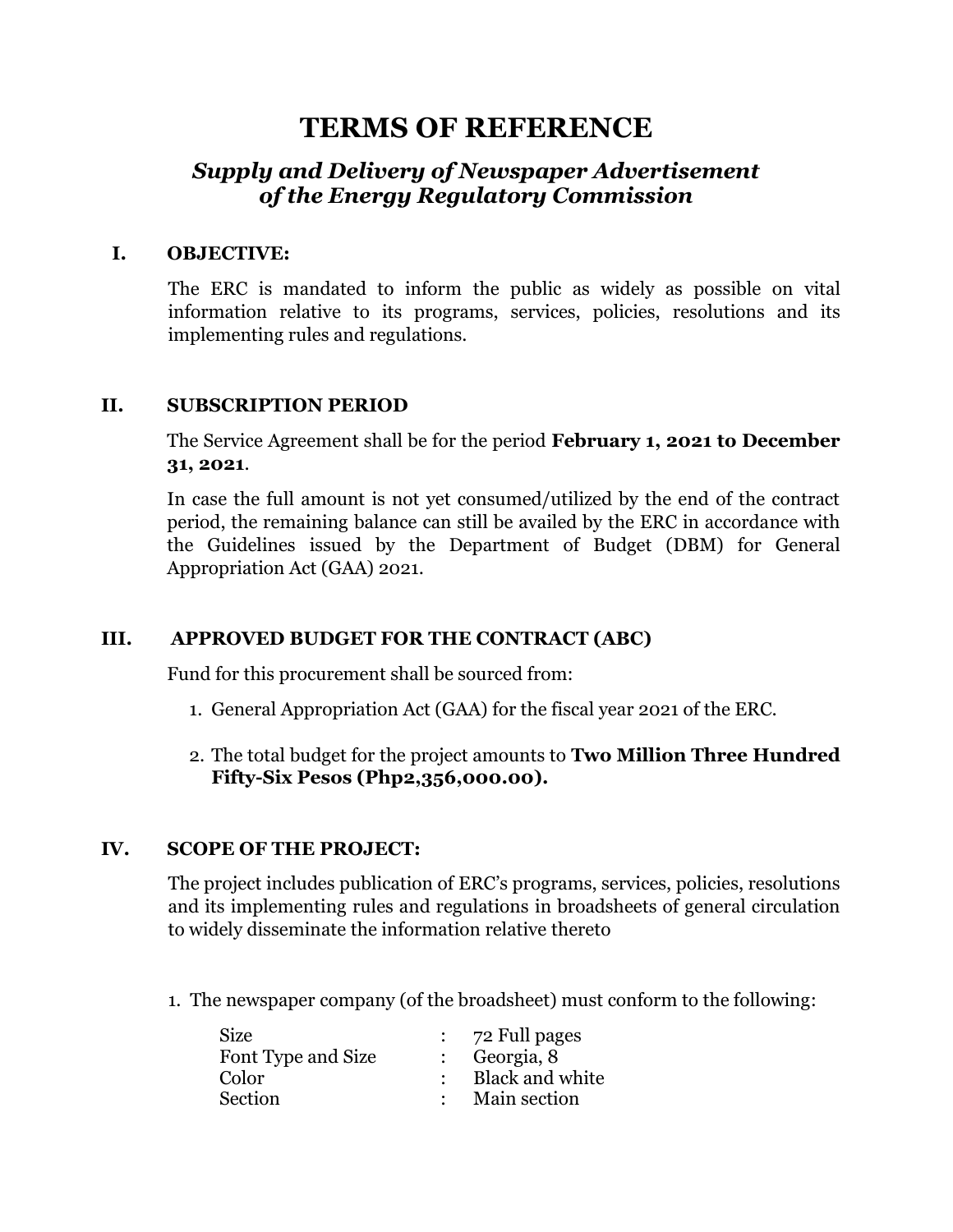| Day              | : Any day                   |
|------------------|-----------------------------|
| Frequency        | As need arises              |
| Publication date | Per publication transaction |

- 2.. The newspaper must be circulated nationwide
- 3. ERC has the option to change the dimension of the ads. Example, a full page may be divided into four quarter pages or these may be combined to get a full page.

## **V. MANPOWER REQUIREMENTS:**

The service provider must assign a dedicated point person who will handle/facilitate the requests for publication. Contact details of the said personnel must be given to the GSD representative upon commencement of the contract.

## VI. **SUPPORT SERVICE REQUIREMENTS**

- 1. The service provider must confirm immediately with GSD representative once request for publication is received.
- 2. The service provider must submit layout of the ad for approval prior to publication the following day from receipt of the request.
- 3. If the ad was not published on ERC's specified date, the service provider must immediately inform ERC.

## **VII. WARRANTY**

The service provider shall warrant the following:

- 1. All requests for publication shall be published on the date specified by ERC.
- 2. The ad must be printed properly, and the information indicated therein are readable.

## **VIII. SCHEDULE AND PLACE OF DELIVERY**

The service provider shall accommodate/facilitate all requests for publication submitted by ERC from contract effectivity date until 31 December 2021 (on the date specified by the ERC).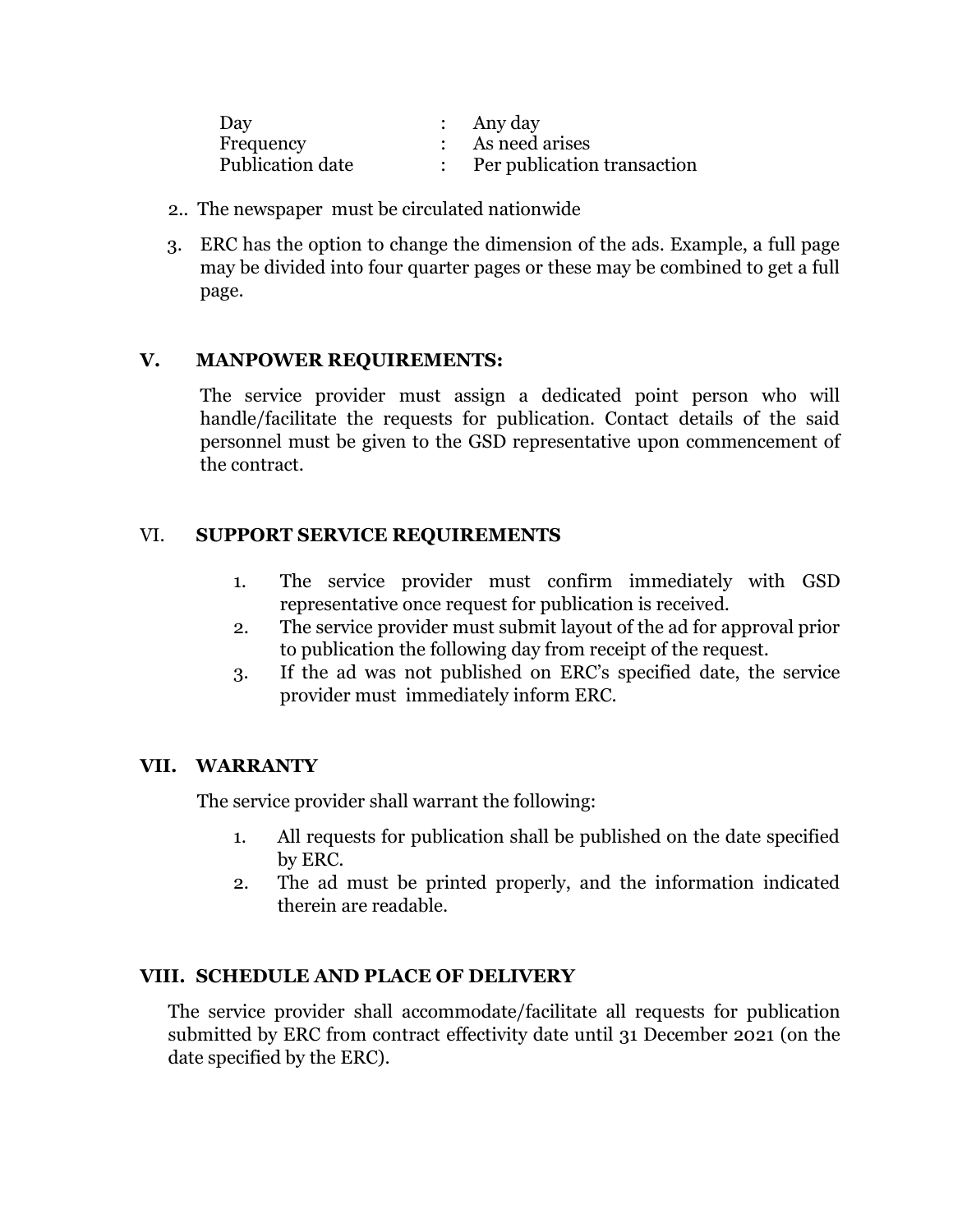The service provider shall deliver at least ten (10) complimentary copies of the newspaper within two (2) calendar days after the date of publication to the ERC FAS-GSD located at 14th Floor, Pacific Center Building, San Miguel Avenue, Pasig City.

## **IX. TERMS OF PAYMENT**

- a. Cost of published ad/s for payment should be inclusive of VAT and other government taxes, fees and charges.
- b. Payment shall be based on the actual number of ads placed.
- c. Payment shall be made on a per-ad-published basis upon submission by the service provider of complete pertinent documentary requirements.
- d. Payment shall be subject to auditing and accounting rules and regulations and existing rules and regulations of ERC relative to payment of procurement contracts.
- e. Deviation from the specifications is subject to a minimum penalty of 50%.
- f. Payment shall be made only for the services actually rendered by the Contractor during the said period.

## **X. RESPONSIBILITIES OF THE END-USER UNIT DURING PROJECT IMPLEMENTATION**

The End-User Unit is responsible for the following:

- 1. Provision of the file for proofing and printing;
- 2. Processing of payment.

#### **XI. LIQUIDATED DAMAGES**

Where the service Contractor refuses or fails to satisfactorily complete the work within the specified contract time, plus any extension time duly granted and is hereby in default under the contract, the service Contractor shall pay ERC for liquidated damages, and not by way of penalty, an amount, as provided in the conditions of the contract, equal to one tenth (1/10) of one percent (1%) of the cost of the unperformed portion for every day of delay. Once the cumulative amount of liquidated damages reaches ten percent (10%) of the amount of the contract, the ERC may rescind or terminate the contract, without prejudice to other courses of action and remedies available under the circumstances such as but not limited to forfeiture of performance security and/or blacklisting of the latter.

For entitlement to such liquidated damages, ERC need not prove the damages actually incurred. Said damages in any amount shall be deducted from any money due or which may become due the service Contractor under the Contract and/or collect such liquidated damages from the retention money or other securities posted by the service Contractor at the ERC's convenience.